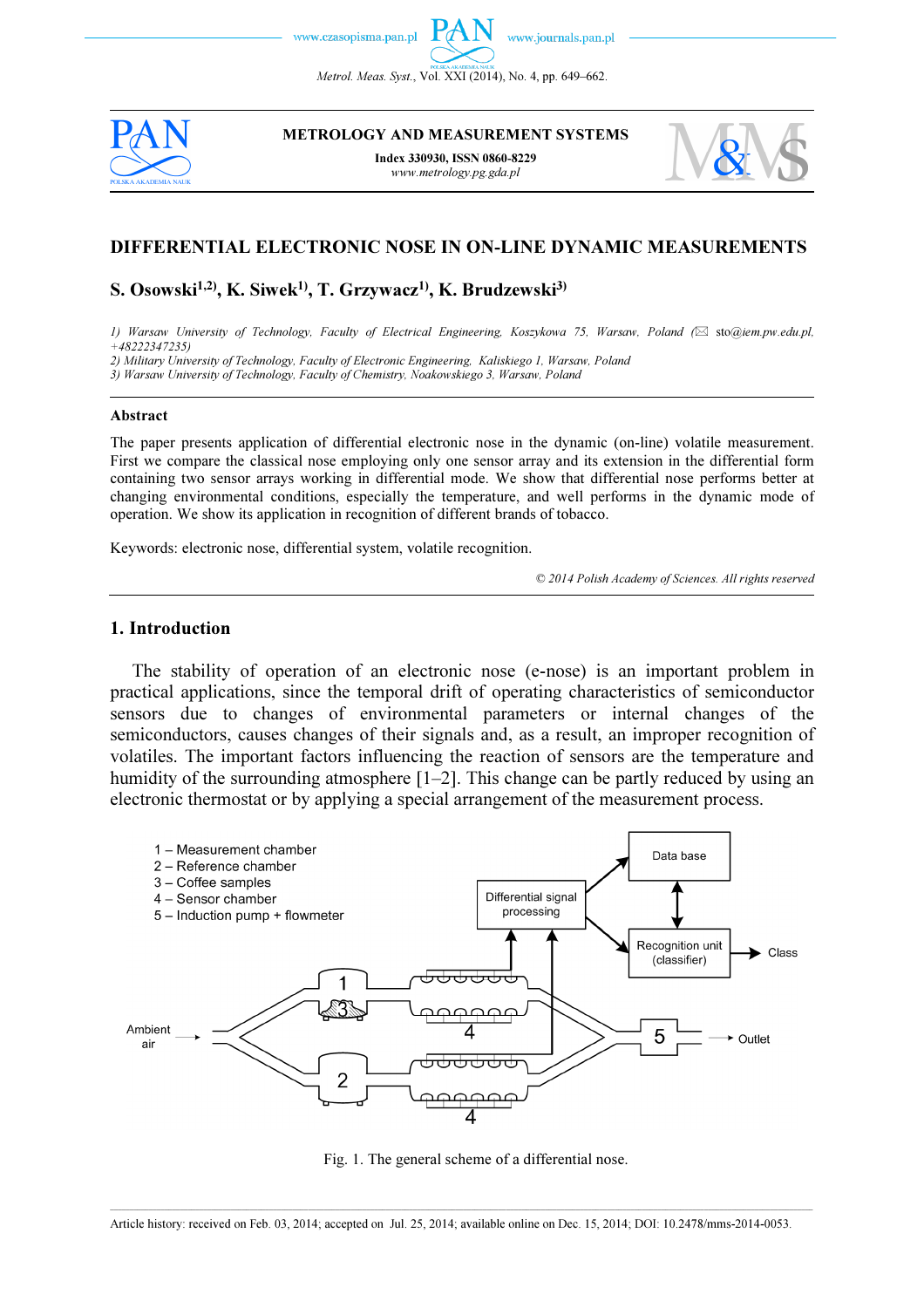The differential e-nose [3−4] of the structure presented in Fig. 1 is an example of such an improvement. It employs two identical channels and identical sensor matrices working in the differential mode. The investigated material is placed in the measurement chamber. The reference chamber is empty. The use of the same ambient air in two channels of e-nose is practical and allows to considerably limit the effect of the instability of the humidity and temperature in the measurement process.

Application of the differential e-nose allows to eliminate the problem of baseline calculation and use it in an on-line mode of operation. At stable environmental measurement conditions the results of the differential nose are equivalent to the classical (one sensor array) e-nose solution. At changing temperature or humidity the differential e-nose allows to make measurements in the on-line mode delivering acceptable results. This is not true in the case of the classical e-nose, since at changing environmental conditions we have to repeat the calculation of the baseline, interrupting the on-line measurement process. Thanks to the differential mode of operation it will be possible to extend the typical application of e-noses [5] to the cases, where a dynamic on-line measurement is needed.

## 2. Extension of classical e-nose to differential mode

The classical e-nose structure uses one array of few gas semiconductor sensors reacting in a different way to the presence of volatiles. The measured voltage signals of the sensors (proportional to their resistances) are used to generate the features which form the pattern used by a recognizing device (for example a neural network) to perform its classification or regression task. Let us denote the averaged temporal sensor resistance of j-th sensor in the array by  $R(i)$ . In order to produce the consistent data for the pattern recognition process, we have to eliminate the baseline (the reference value). The baseline values are the measured signals of sensors in the synthetic air atmosphere. As a diagnostic feature we apply the relative variation  $r_c(j)$  of each sensor resistance

$$
r_c(j) = \frac{R_m(j) - R_o(j)}{R_o(j)},
$$
\n(1)

where  $R_m(j)$  is the actual measured resistance of the j-th sensor in the array and  $R_0(j)$ represents the baseline value for this sensor. Application of the expression (1) provides automatic normalization of the signals in a classical mode operation of the e-nose. In practice, the value of  $R_0(i)$  for the *j*-th sensor is determined by averaging many measurement points at the synthetic air, which are acquired within the measurement window at determined environmental conditions.

The numerator in the expression (1) represents a difference between the actual resistance of the sensor in the presence of volatiles and the baseline value of this resistance. In this sense the classical (common) mode is close to the differential one. The main drawback of this mode of operation is that the measurements of the analyzed signals and the reference signals (baseline) are collected in different moments of time. In stationary processes this is not a problem. However, in a dynamic mode of operation, when the environmental conditions (temperature, humidity) are changing significantly, the baseline conditions differ from the actual ones. So, the predetermined reference value is not well suited for the actual measurement and leads to errors.

The remedy to such a problem of the e-nose is the simultaneous application of two identical and independent arrays of sensors working in a differential mode. One of them is used as the measurement matrix and the second as the reference one [3]. The measurement array of sensors is exposed to the investigated volatiles and the reference array to the ambient air only. Both arrays are placed close to each other, so the environmental conditions (temperature, humidity, pressure) are approximately the same in both sensor chambers. The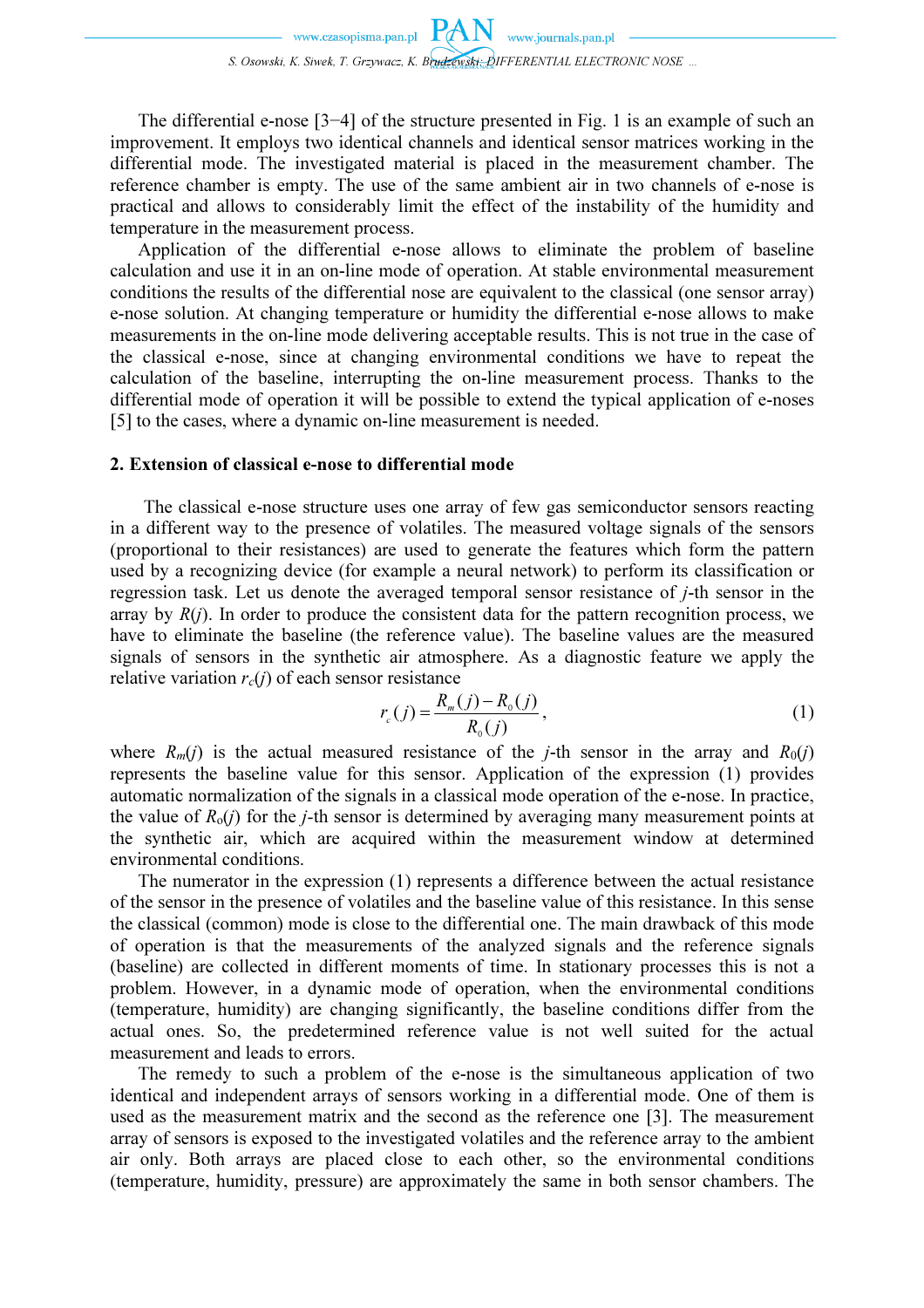

streams of sample signals generated by both arrays are then subtracted. In this way the differential signal is produced:

$$
R_a(j) = R_m(j) - R_r(j),
$$
 (2)

for  $j=1, 2, ..., N$ , where index m refers to the measurement and  $r -$  to the reference array. Taking into account that both arrays work in the same environmental conditions we observe that the differential signal reduces greatly the common interference effects, such as changes of temperature and humidity of the ambient air. In this system the reference signals correspond to the ambient air conditions used instead of the synthetic air in the classical mode.

Observe that the differential e-nose is automatically calibrated at changing conditions of the ambient air, because the reference and measurement signals are acquired simultaneously in the same atmospheric environments. These features of the differential e-nose allow to use it as an instrument for the applications in dynamically changing conditions.

### 3. Comparison of classical and differential e-noses

#### 3.1 Theoretical relations

The relations between the classical and differential mode of operation of electronic noses may be compared on the common basis. Let us assume that the measurement array of the differential nose serves in both modes (in the common mode the reference array is simply ignored). The measured signal  $R_m(i)$  of *j*-th sensor in the common mode is described by

$$
R_m(j) = R_o(j) + r_c(j)R_o(j),
$$
\n(3)

where  $R_0(i)$  represents the mean baseline value (the average of many measurements made in the synthetic air) and  $r_c(i)$  is the normalized resistance in the common mode. On the other hand, the measured signal of the pair of sensors in the differential mode is described by

$$
R_m(j) = R_d(j) + R_r(j).
$$
 (4)

Since the same measurement array is used in both types of measurement we may combine both equations together and get

$$
R_a(j) = r_c(j)R_0(j) + (R_0(j) - R_r(j)).
$$
\n(5)

In steady state conditions, the mean value  $R_0(i)$  is very close to the instantaneous measurement of the reference resistance  $R_r(i)$  in the differential mode. In such a case we can assume

$$
R_d(j) \cong r_c(j)R_0(j). \tag{6}
$$

It means that in steady state conditions both measurements (in the common and differential modes) are equivalent to each other with respect to the numerical results and the scale of similarity is equal  $R_0(i)$ . To get the corresponding results in both measurements we have to start from the common mode of operation of the e-nose, calculate the baseline and then switch the system to the differential mode. The advantage of using the differential nose is its operation in the on-line measurement mode (no need for the baseline calculation at changing environmental conditions). It means that the measurements can be done in the dynamic state of the process at changing temperature or humidity.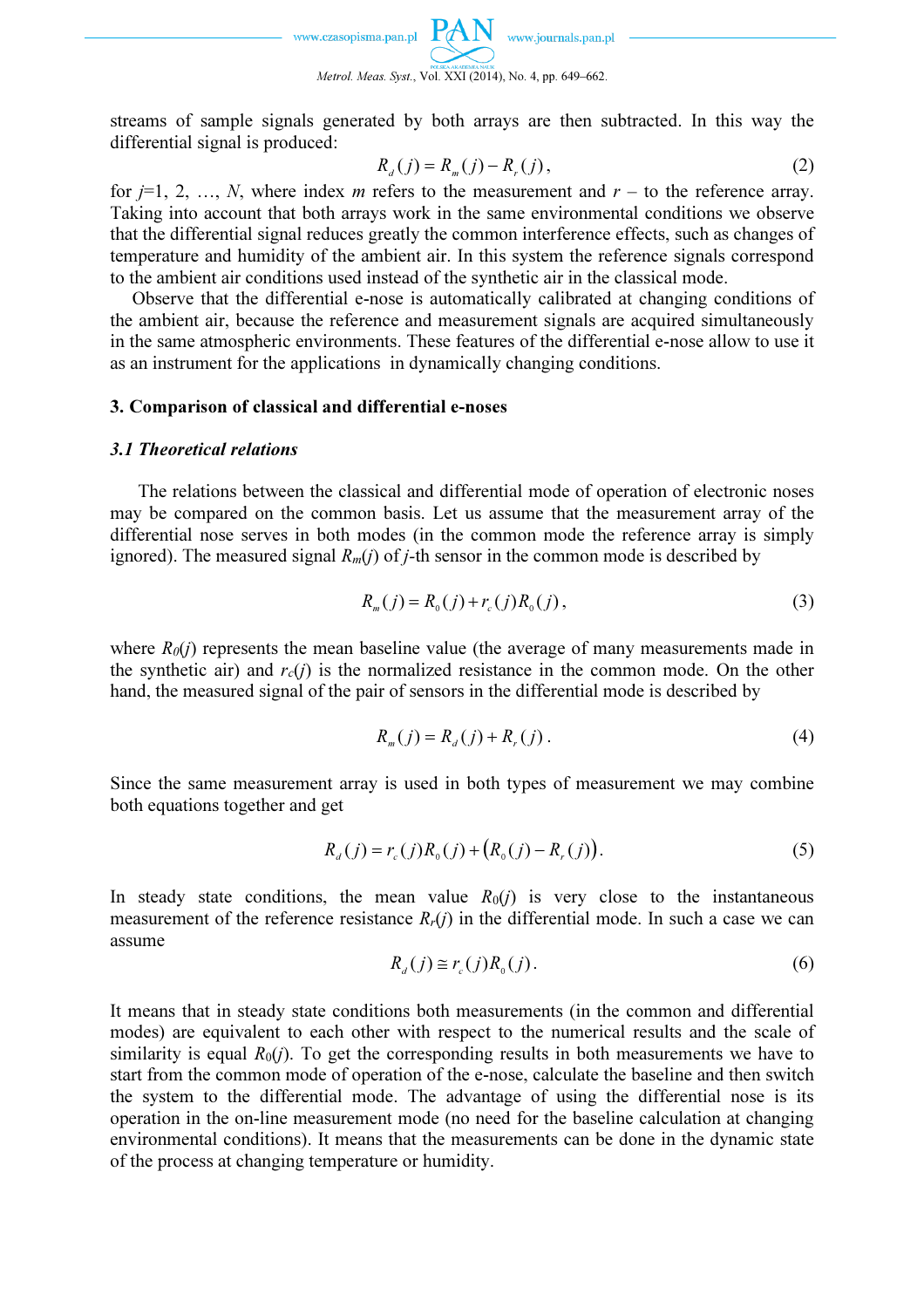In the case of instantaneous measurements performed in highly changing environmental conditions (the temperature, pressure or humidity) the results of a classical arrangement of sensors will be inaccurate, since the baseline is calculated in different conditions. Contrary to this, the differential nose is not affected by such a limitation since the reference measurements are performed simultaneously with the acquisition of signals in the measurement chamber.

## a. Experimental set-up

To verify this observation we have made experiments of recognition of Robusta and Arabica, the two botanical varieties of coffee. In the numerical experiments we have used the same differential system setup for the differential and common modes. The sensing system was composed of two chemo sensor arrays (the measurement and reference arrays) built of the same types of sensors [3], placed in two independent chambers located nearby. Both sensor arrays are identical and composed of 12 heated metal oxide gas sensors of Figaro series: 2xTGS2600-B00, 2xTGS2602-C00, TGS2610-C00, TGS2610-D00, TGS2611-C00, TGS2611-E00, 2xTGS2612-D00, 2xTGS2620-C00. The sensors of 26xx series were applied, since this family is known from its high stability of operation and small size. Because of a limited number of sensor types, some of them in both arrays have been duplicated at different loadings. The varied loading has been arranged through the potentiometer  *wired in series* with the sensor, used to tune the level of the sensor output signal in the clean air environment.

The sensor resistance  $R_s$  in such an arrangement is equal to  $R_s = R \frac{V_c}{V_s} - R$  $R = R^{\frac{V}{2}}$ R  $c_s = R \frac{V_c}{V} - R$ , where  $V_c$  is the

circuit voltage and  $V_R$  the voltage of an additional resistor. Four sensors have been duplicated in this way using the additional resistances. Thus, the sensor signals have been changed up to 25%.

Two additional sensors: the temperature sensor LM35DH and humidity sensor HIH-3610-02 have been applied to provide the information on the temperature and humidity. The detailed description of construction of the differential e-nose is given in [3].

Both sensor arrays work in practically the same environmental conditions. Inside the measurement channel there are volatiles of the investigated material coming from its sample amount. The reference channel is supplied only from the outside air and is free from the analyzed volatiles. In the differential mode only the difference of signals is stored and processed further. In the common mode operation of the e-nose only the signals of the measurement array are registered, whereas the reference signals are ignored. Instead, the additional measurements performed in the measurement chamber at the presence of the surrounding air are performed to calculate the baseline.

The measurement array sensed the volatiles of 10g of either Arabica or Robusta placed in a cylindrical vial of the channel. The total volume of this vial was about 200 ml. The second array (the reference one) sensed only the ambient air. In both channels the ambient air was sucked with the flow rate of 0.5 SLPM by an induction pump.

Two types of experiments have been performed. In the first case the temperature as well as the humidity inside the chambers were approximately constant and equal  $T=28^{\circ}$ C and Rh=35% (the steady state ambient conditions). In the second set of experiments we have changed the temperature by heating the air around chambers from  $28^{\circ}$ C to  $36^{\circ}$ C. The measurements of the coffee specimen were done 100 times. The registration of the samples in the form of voltages proportional to the sensor resistances was performed every 0.4 seconds. The baseline calculation in the common mode of operation was done only once at the beginning of experiments, at the starting temperature.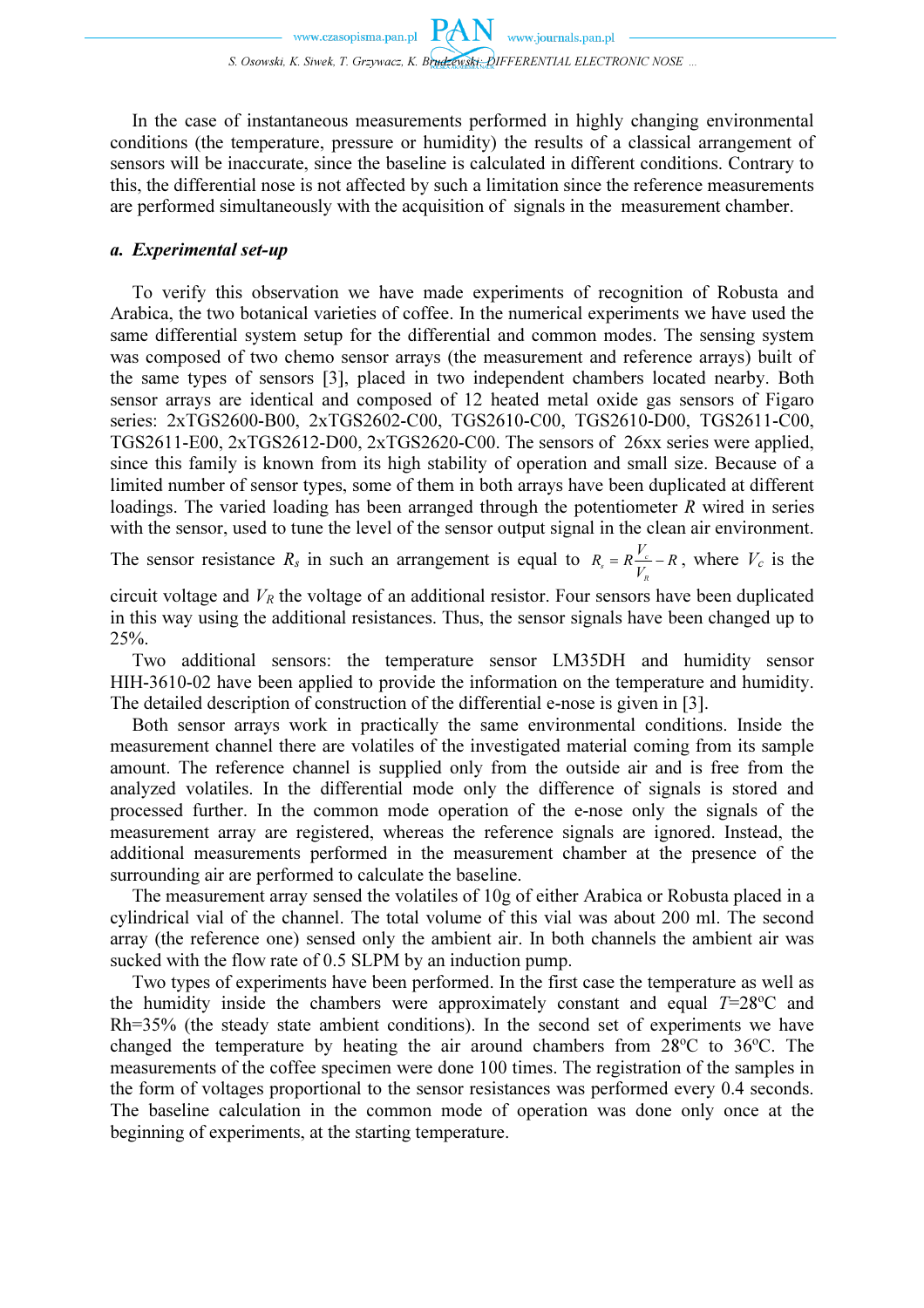www.czasopisma.pan.pl

In the first set of experiments we have provided an approximately constant temperature of the air and made experiments in the differential and common modes of operation of the electronic nose. To compare both modes of operation of the e-nose we repeated measurements twice: first in the common mode, including the baseline calculation in the ambient air, and next in the differential mode. All measurements were carried out using the 10g samples of coffee (pure Arabica and pure Robusta). The measurements performed in the ambient air defined the baseline signals of the sensors for the common mode operation at the humidity of 35% and the temperature of 28<sup>o</sup>C (the laboratory conditions). To get the correct results of comparison of both modes of operation it is important to preserve the order of measurements: first the calibration of the measurement sensor array, then the common mode measurements of the coffee and then the differential mode of measurements of the same aroma.

Fig. 2 presents exemplary numerical results of comparison for the samples of Robusta coffee. Similar results have been obtained for Arabica. There are presented the signals of two chosen sensors in the common mode of operation (indicated by a solid line for sensor 3 and a dashed line for sensor 4) and the differential signals of the same two sensors in the differential mode. Then we have mapped the differential signals to the common mode by applying the relation (6) which is rewritten here in the form

$$
r'_{c}(j) = R_{d}(j) / R_{0}(j).
$$
 (7)

The transformed values representing the mapped differential signals are indicated in Figure 2 by the red dots. It is evident that the mapped differential samples match very well the curve of the signals in the common mode operation.



Fig. 2. The results of measurements of Robusta in the common mode (green lines) and differential mode of operations (magenta lines) for two sensor pairs S3=TGS2602 and S4=TGS2600. The red dots represent the mapped values of the differential signals according to the relation (7). The horizontal axis represents the number of subsequent samples (each sample corresponds to 0.4s) and the vertical axis their sensor signals in Volts.

The observed differences between the mapped differential signals and their values in the common mode of operation are negligible, confirming our statement that the common and differential modes of operation of the e-nose are equivalent. Similar results have been obtained in the appropriate measurements of Arabica aroma.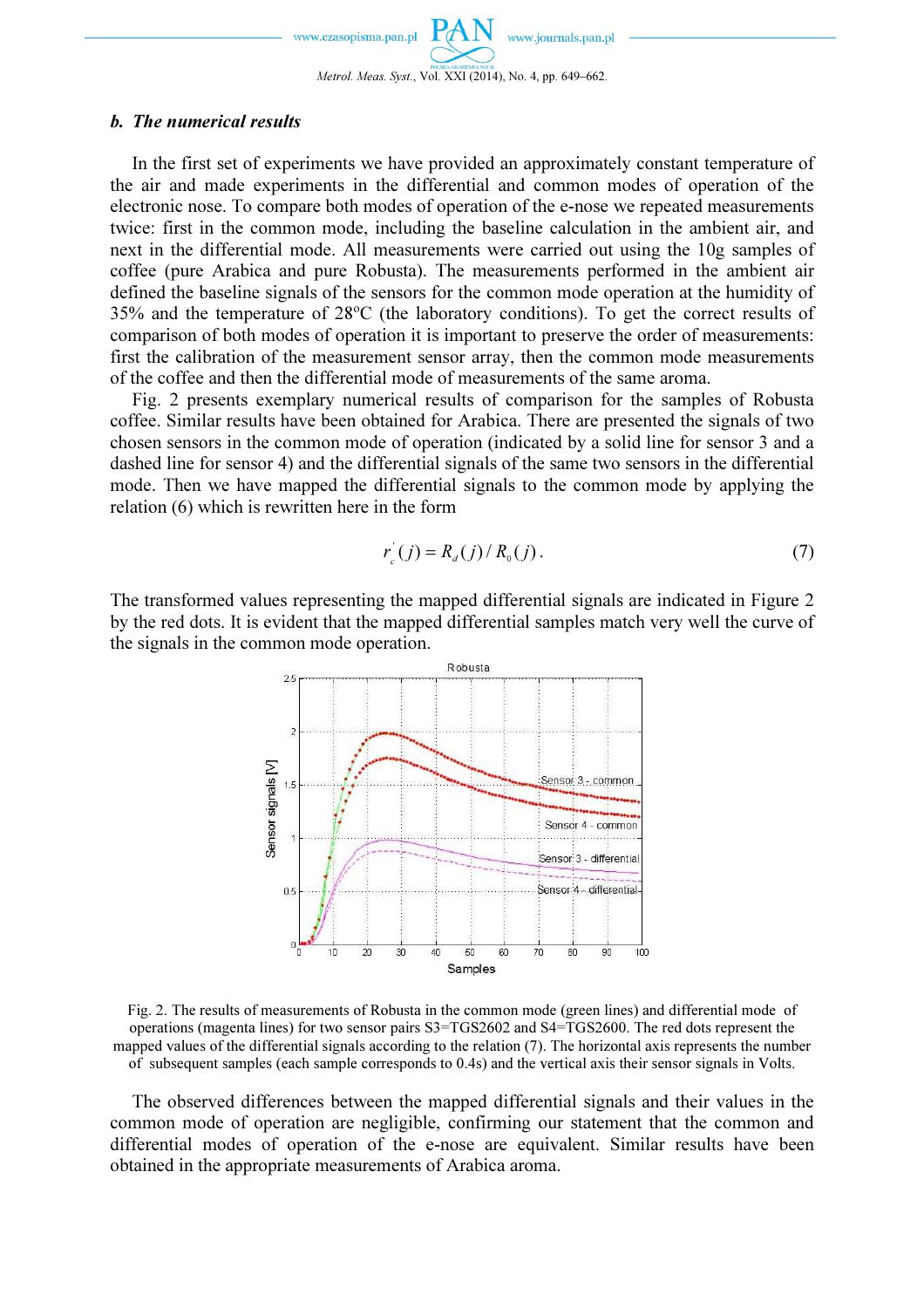An additional problem is the non-ideality of the same types of sensors forming the pairs. It results in a non-perfect compensation of signals while measuring the same headspace in varying environmental conditions. A typical illustration of this asymmetry is presented in Fig. 3, in which signals of the reference array are presented as negative values according to the equation (2). The signals of measurement and the reference sensor arrays have been registered at the presence of the clean air in both channels. On the basis of many experiments we can state that this effect disturbs the recognition results in a non-significant way.



Fig. 3. The illustration of an initial asymmetric effect of the differential e-nose in the clean air measurement. The horizontal axis represents the subsequent sensors and the vertical axis their signals in Volts. The reference signals are presented as negative values according to the equation (2).

 The next set of experiments was done in the dynamic mode at quickly changing temperature of an ambient air in the measurement of coffee aroma. We have directly heated the air temperature around both chambers. In these experiments we have kept constant concentration of the coffee (the induction pump was turned off and the airflow in the chambers was blocked). The experiments have been done in the classical and differential modes of operation of the e-nose. The baseline calculation was done only once at the beginning of the experiments at the temperature of  $28^{\circ}$ C. The humidity level was maintained at a constant level during the whole experiment.

Because of the increasing temperature the sensor signals in the common mode were varying significantly suggesting a change of aroma concentration. In the differential mode of the e-nose operation changes of sensor signals were very small and appropriate to slight differences of temperatures in the measurement and reference channels. The differential mode of operation has shown significant insensitivity of the e-nose to the changing temperature.

Fig. 4 presents the change of temperature in the measurement chamber (the upper diagram) and the measured differences of temperatures in both chambers, observed in the dynamic mode of operation of the e-nose at the presence of Arabica aroma. A slight difference of temperature in both chambers resulted from an imperfect symmetry in heating of both channels in the dynamic mode.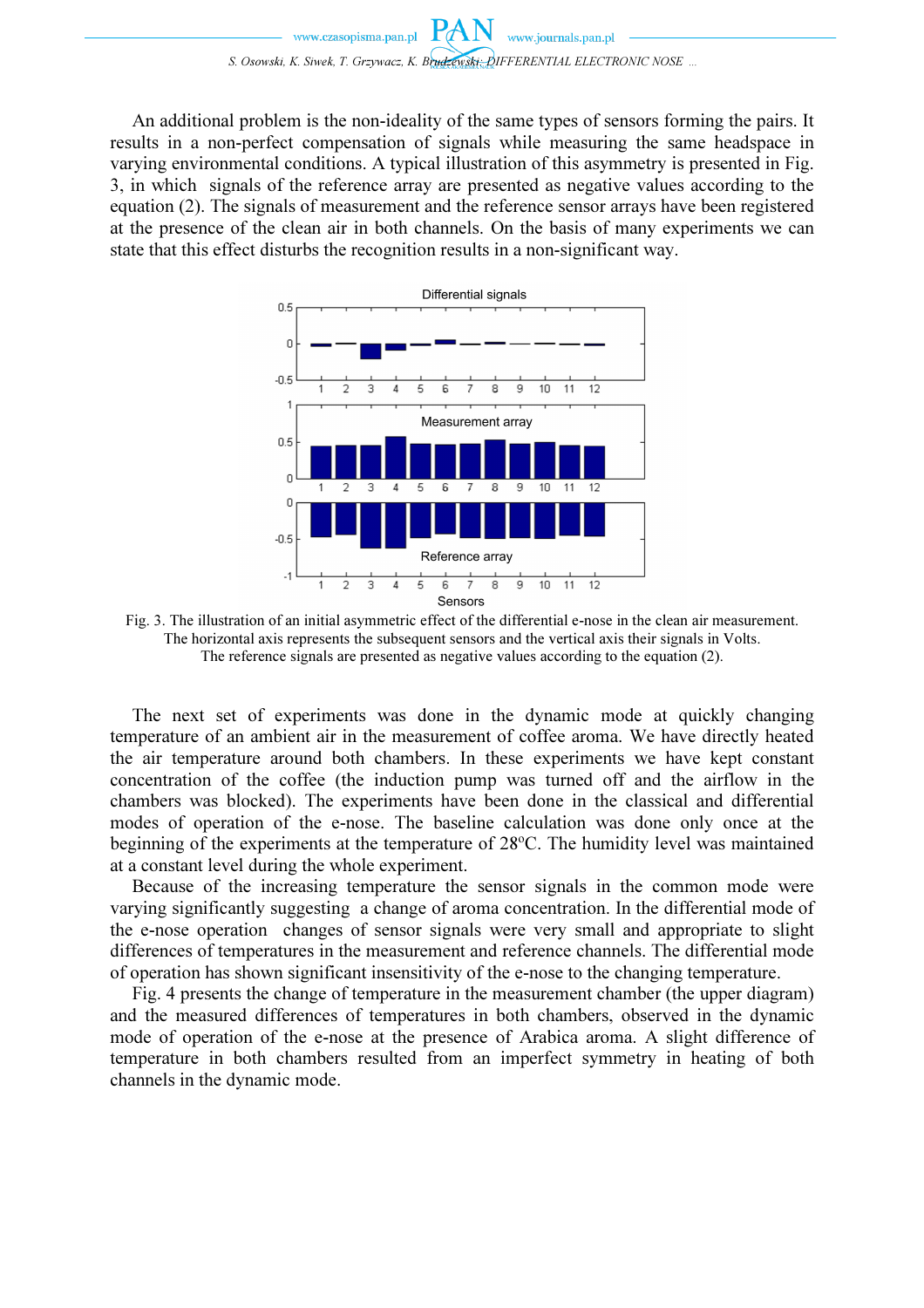



Fig. 4. The change of temperature of the measurement chamber (the upper subplot) and the difference of temperatures in both chambers (the bottom subplot) in the dynamic mode of measurements of the Arabica. The vertical axes are scaled in Celsius degrees.

Fig. 5 shows signals of 4 sensors at changing temperatures (as pointed in Fig. 4) in the common and differential modes of operation of the e-nose in the measurement of Arabica aroma. The upper subplot presents the differential signals and the bottom one - the common mode of operation. Only the differential mode reflects the true (constant) concentration of aroma. In spite of quickly changing temperature the differential signals of the sensor pairs remain on an almost constant level appropriate to the constant concentration of the coffee aroma.



Fig. 5. The change of sensor signals in the differential mode of operation (the upper diagram) and in the common mode of operation (the bottom diagram) in the measurement of Arabica at the changing temperature. The results correspond to the temperature plot shown in Fig. 4. The horizontal axes represent the number of the subsequent samples of sensor signals (each sample corresponds to 0.4s) and the vertical axis the values of these signals in Volts.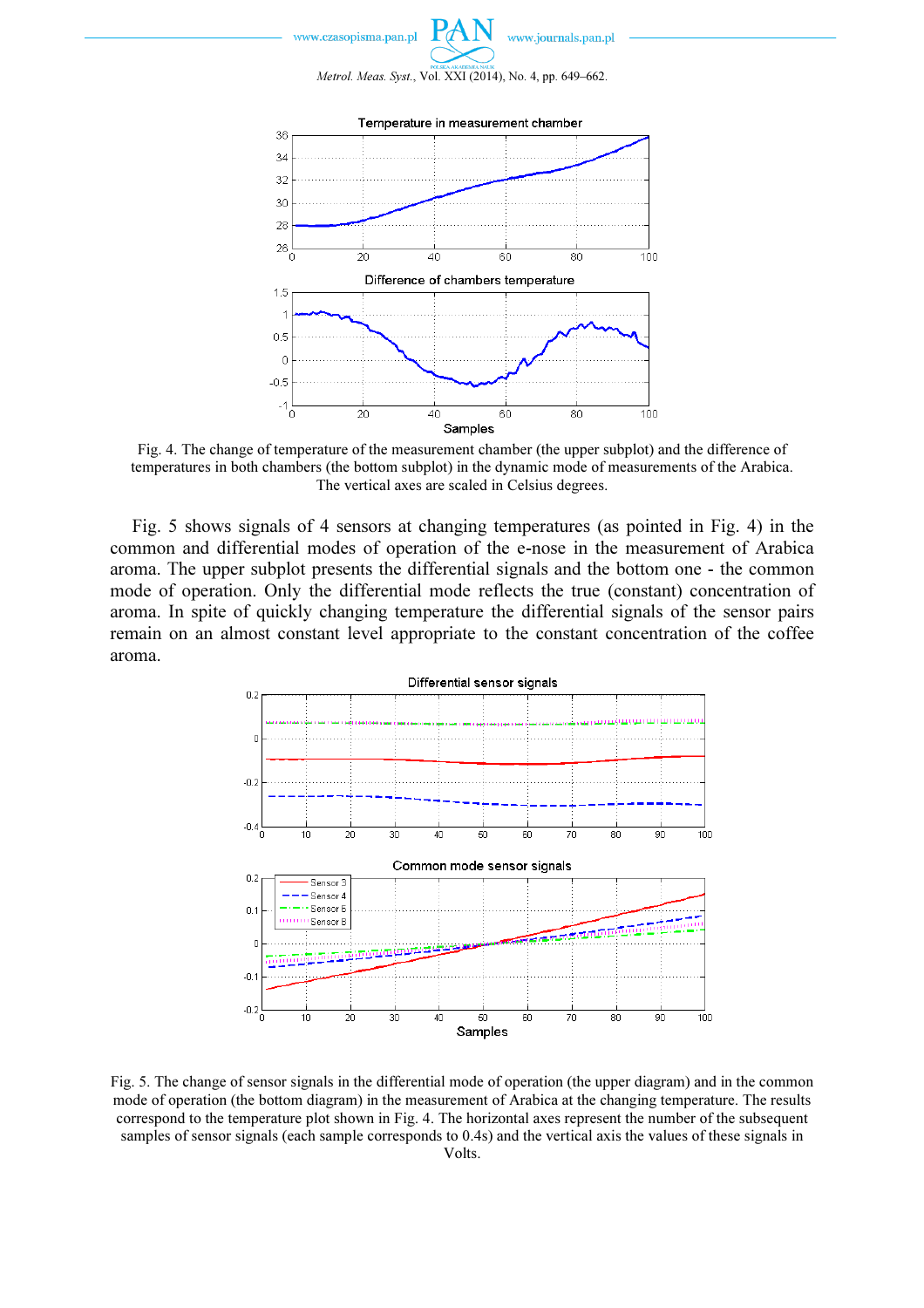Slight changes of the signal values are due to some observed differences of temperature in both chambers, which are inevitable in the dynamic mode of operation. The similar effects were observed also for Robusta. It can be seen that the common mode of operation of the enose is useless in the dynamic mode, since it is impossible to verify the baseline at quickly changing temperatures without interrupting the measurements. This experiment proves the advantage of using the differential nose in changing environmental conditions.

# 4. Application of differential e-nose in recognition of cigarette

# 4.1 Materials

The developed differential system was applied in recognition of cigarette brands (classes) on the basis of smell of their leaves [6]. The registered and normalized differential signals of the sensor arrays form the input to a support vector machine (SVM) used as the final recognition and classification tool. The leaves of 11 brands of cigarettes, each of the total mass of about 3g, were obtained from the local suppliers. They have been placed in the measurement chamber of the e-nose. The cigarette brands and the country of their production which took part in experiments are depicted in column 1 of Table 1, (EU - the European Union, Russia and Ukraine). Column 2 presents the notation of classes (in abbreviated form) representing different cigarette brands.

| Cigarette brand        | <b>Notation</b> |
|------------------------|-----------------|
| Chesterfield Blue (EU) | C <sub>1</sub>  |
| Chesterfield Red (EU)  | C <sub>2</sub>  |
| Classic Red (Russia)   | C <sub>3</sub>  |
| Fest (Ukraine)         | C4              |
| LD Blue (EU)           | C <sub>5</sub>  |
| LD Red (EU)            | C <sub>6</sub>  |
| LD Silver (EU)         | C <sub>7</sub>  |
| Magnat (Ukraine)       | C8              |
| Viceroy Blue (EU)      | C9              |
| Viceroy Blue (Ukraine) | C10             |
| Viceroy Red (Ukraine)  | C11             |

Table 1. The cigarette brands and their short notation.

The investigated brands of cigarettes were produced by different companies in different countries. For example Viceroy Blue was produced in EU and Ukraine and it is interesting to know whether the system is able to recognize them. The basic measurements were done at constant ambient temperature equal to  $22^{\circ}$ C and humidity 44%. The samples have been registered every 0.5 seconds. The total number of acquired samples was 200 (the total measurement time equal to 100 seconds). Because of the dynamic on-line mode of signal registration the concentration of the gas was changing within the measurement window. The changes of voltage signals of two sensor pairs in the measurement of 11 cigarette brands are shown in Fig. 6.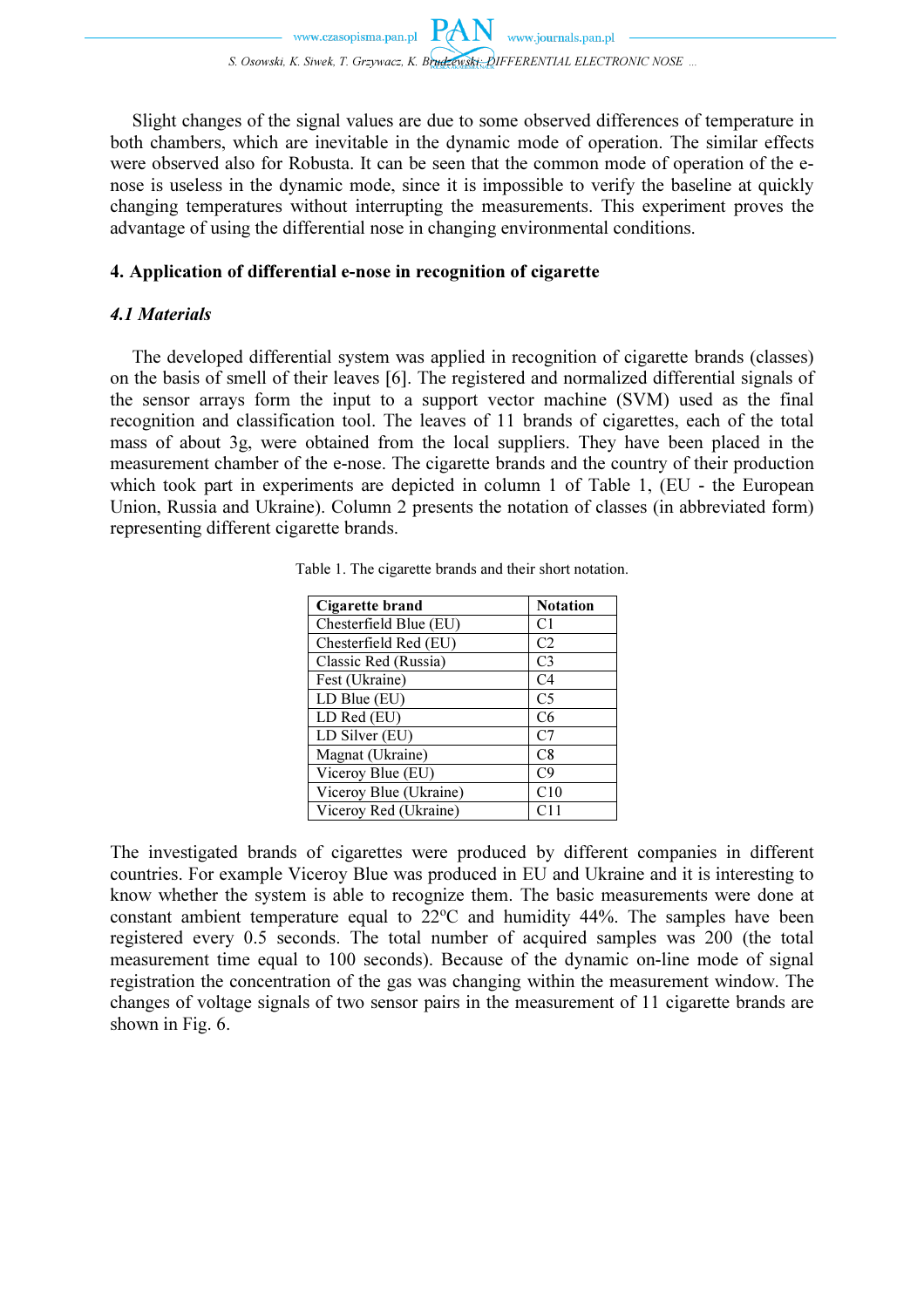www.czasopisma.pan.pl



Metrol. Meas. Syst., Vol. XXI (2014), No. 4, pp. 649–662.



Fig. 6. The change of dynamic responses of two chosen sensor pairs in the measurement of 11 types of smells. The horizontal axes represent the number of subsequent samples of sensor signals and the vertical axis the values of these signals in Volts.

The observed changes of the signals result from the dynamic reactions of sensors to the presence of different tobacco smells. All sensor pairs form the patterns characteristic for the smell of each cigarette brand. Thanks to this each cigarette brand can be associated with the characteristic pattern at any point of time.

## 4.2 Analysis of sensor signals

An important point in the pattern recognition is to find if the measured values of sensor signals have differing distribution for different classes. We have applied here the test of independence based on the analysis of variance of sensor signals (ANOVA analysis [7]) for all brands of cigarettes. In each case we have got  $p$ -value very close to zero ( $p$  is the probability that the sensor signals representing different classes come from the same population – the so called null hypothesis). This small  $p$ -value means that the null hypothesis should be rejected. Fig. 7 presents the box plots corresponding to the differential sensor signals for 4 chosen pairs of sensors: S3, S6, S9 and S12.

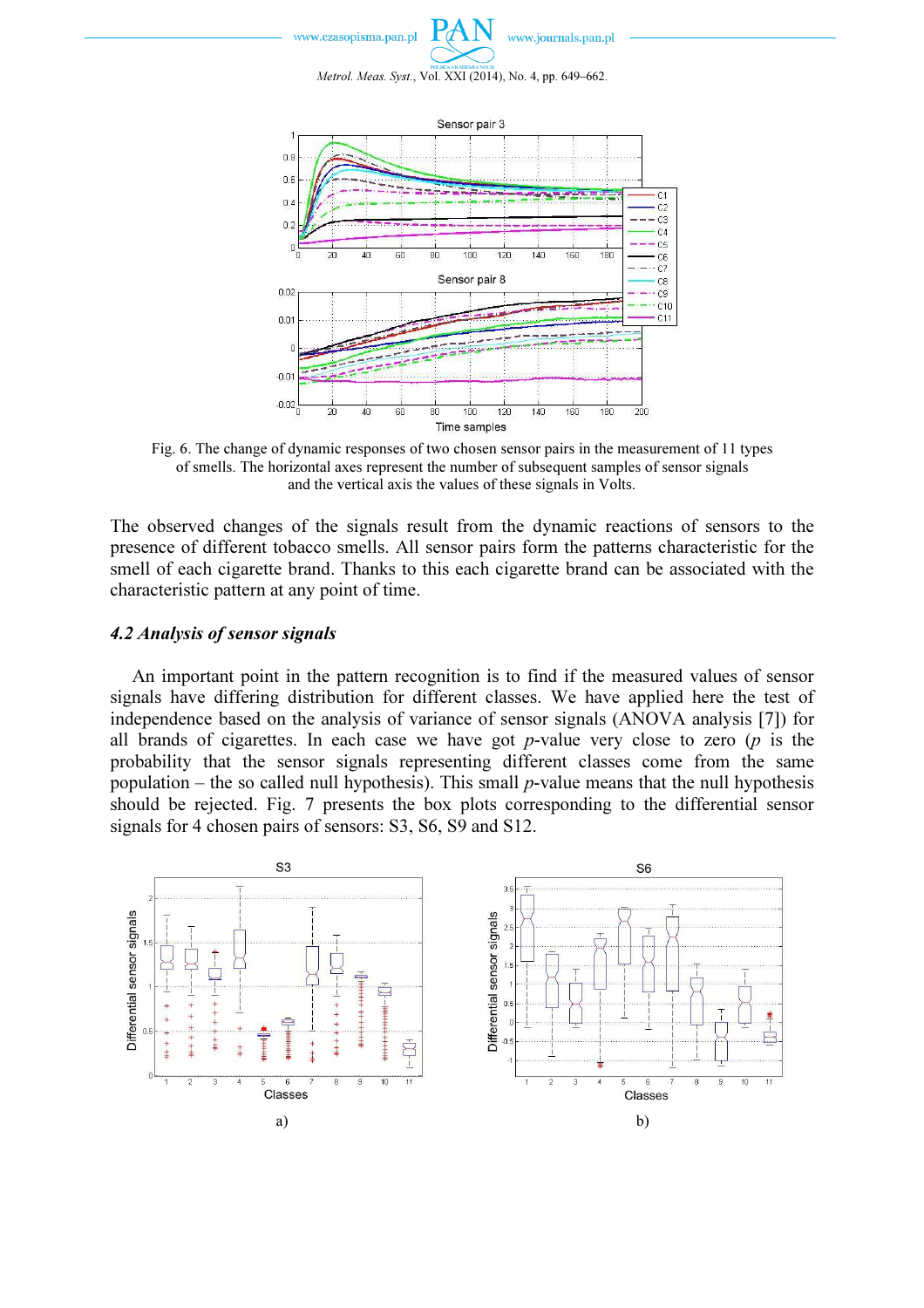

Fig. 7. The box plots of the sensor signals in the measurement of 11 cigarette brands: a) sensor pair S3, b) sensor pair S6, c) sensor pair S9, d) sensor pair S12. The horizontal axes represent the subsequent classes of cigarettes and the vertical axes indicate the range of change of the differential sensor signals.

Each box in Fig. 7 has lines at the lower quartile, median, and upper quartile values. Whiskers extend from each end of the box to the adjacent values in the data. By default the most extreme values within 1.5 times the interquartile range from the ends of the box. The points displayed with a red + sign denote outliers, that is the data with values beyond the ends of the whiskers. In most cases the signals of the sensors occupy different ranges of values, have different median, and we observe also outliers. If one sensor responses in the same way for the particular classes of volatile compounds (for example sensor S3 for classes 1 and 2) the other (for example S6 or S9) differentiate these classes in a significant way. Such a cooperation of all sensors enables to recognize different classes. The significant difference was observed also for the same type of cigarette (Viceroy Blue) produced in two different countries.

 The important information on the separability of classes represented by the sensor signal patterns can be drawn from mapping the 12-dimensional data of the smell pattern into the 2 dimensional space provided by the two most important principal components in a principal component analysis (PCA). The PCA represents a classical statistical technique for analyzing the covariance of the multivariate statistical observations related to sensor signals [6],[8]. It reveals the structure behind the correlation of many variables and is described as the linear transformation  $y=Wx$  mapping the *N*-dimensional original feature vector **x** into the K-dimensional output vector y of  $K \leq N$ . The vector y preserves the most important elements of original information and W is the PCA transformation matrix composed of the eigenvectors of the correlation matrix  $\mathbf{R}_{xx}$  associated with the set of feature vectors xi. Mapping the 12-dimensional vectors into 2-dimensional space allows to trace the trajectory of changing values of many sensor signals within the measurement process of all cigarette brands. Fig. 8 presents the 2-dimensional PCA plot of 200 samples representing each cigarette class. The horizontal axis represents the first principal component  $PC<sub>1</sub>$  and the vertical the second one - PC<sub>2</sub>. The first component carries 95.2% of total information and the second 3.26%.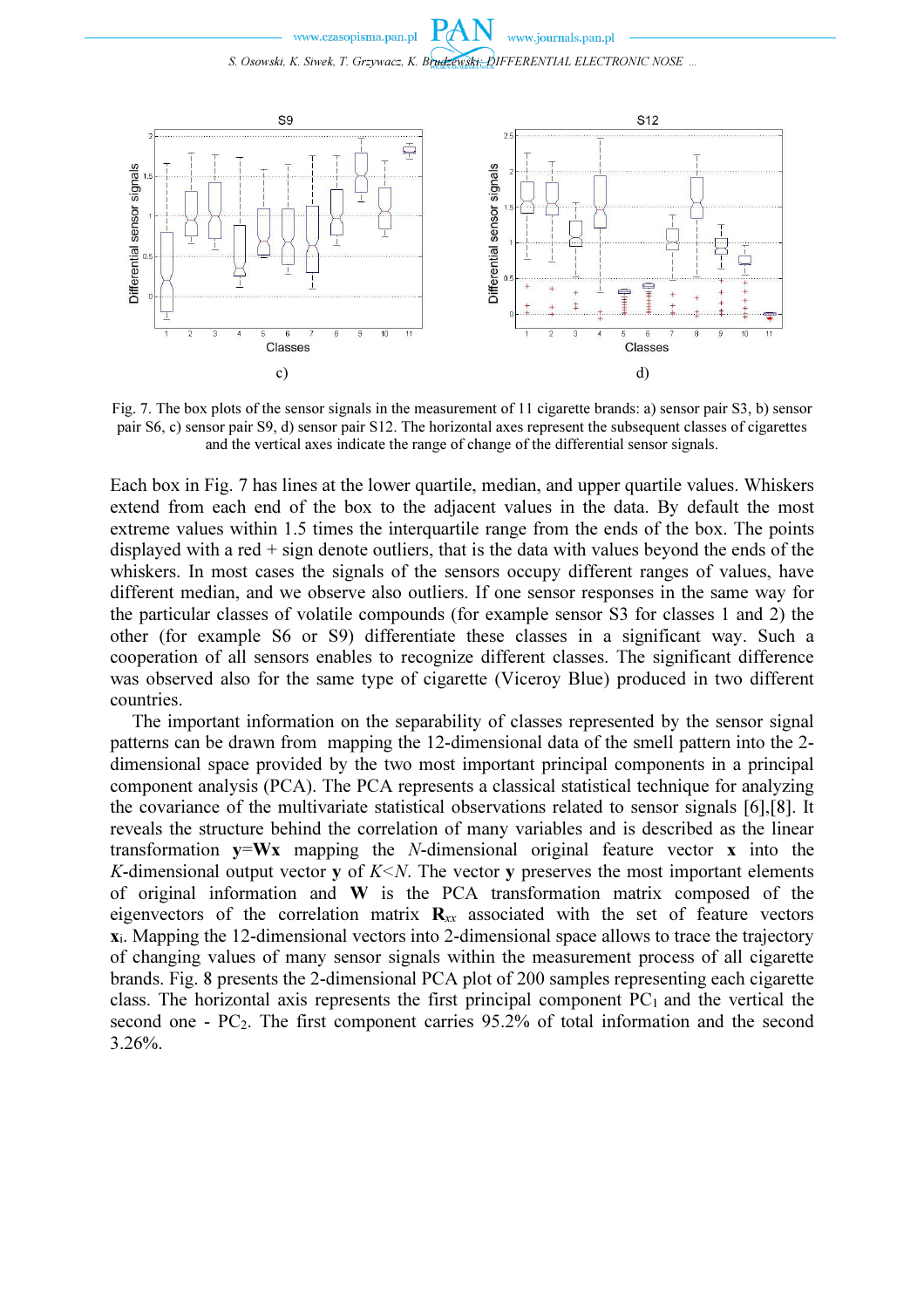

Metrol. Meas. Syst., Vol. XXI (2014), No. 4, pp. 649–662.



Fig. 8. The dynamic trajectories of two most important principal components of the differential sensor signal measurement of all 11 cigarette smells.

It is evident that the data corresponding to different classes of cigarettes are grouped in the separate clusters forming the shape of a continuous trajectory reflecting the dynamic mode of measurements. The presented results show reasonably good separation of data in most of the space regions. However, there are some restricted areas of space where the data of different classes are mixing.

#### 4.3 Classification

The 12-dimensional sensor signal pattern is used in the second step to recognize smells and associate them with the proper brand of cigarettes. As the classifier we use here the support vector machine (SVM) network of Gaussian kernel having the reputation of the most efficient classification tool [8].

The SVM is a one-output linear machine working in the high dimensional feature space formed by nonlinear mapping of the original N-dimensional input vector x into a K-dimensional feature space  $(K > N)$  through the use of the kernel functions  $K(\mathbf{x}, \mathbf{x}_i)$ . We will use here the Gaussian function  $K(\mathbf{x}, \mathbf{x}_i) = \exp(-\gamma ||\mathbf{x} - \mathbf{x}_i||^2)$ . The most important advantage of the SVM over other neural solutions is the fact that its learning algorithm is based on the quadratic programming with linear constraints. The primary learning problem of the SVM is formulated as the task of separating training vectors  $\mathbf{x}_i$  into two classes of the destination values, either  $d_i=1$  or  $d_i=-1$ , with the maximum separation margin between classes. The large width provides immunity of the system to the existence of noise and other artifacts in the testing samples.

The constant value of the regularization parameter  $C$ , responsible for the minimization of errors on the learning data was applied. It is an important parameter, because it controls the tradeoff between the complexity of the machine and the number of non-separable data points used in learning. A small value of C results in acceptation of more not separated learning points. For a higher value of  $C$  we get a lower number of classification errors on the learning data points, but a more complex network structure and potentially worse generalization ability. The optimal values of C and parameter  $\gamma$  are determined after additional series of learning experiments through the use of the validation data set (10% of learning data). In the learning process many different values of C and  $\gamma$  were used. The optimal values are the ones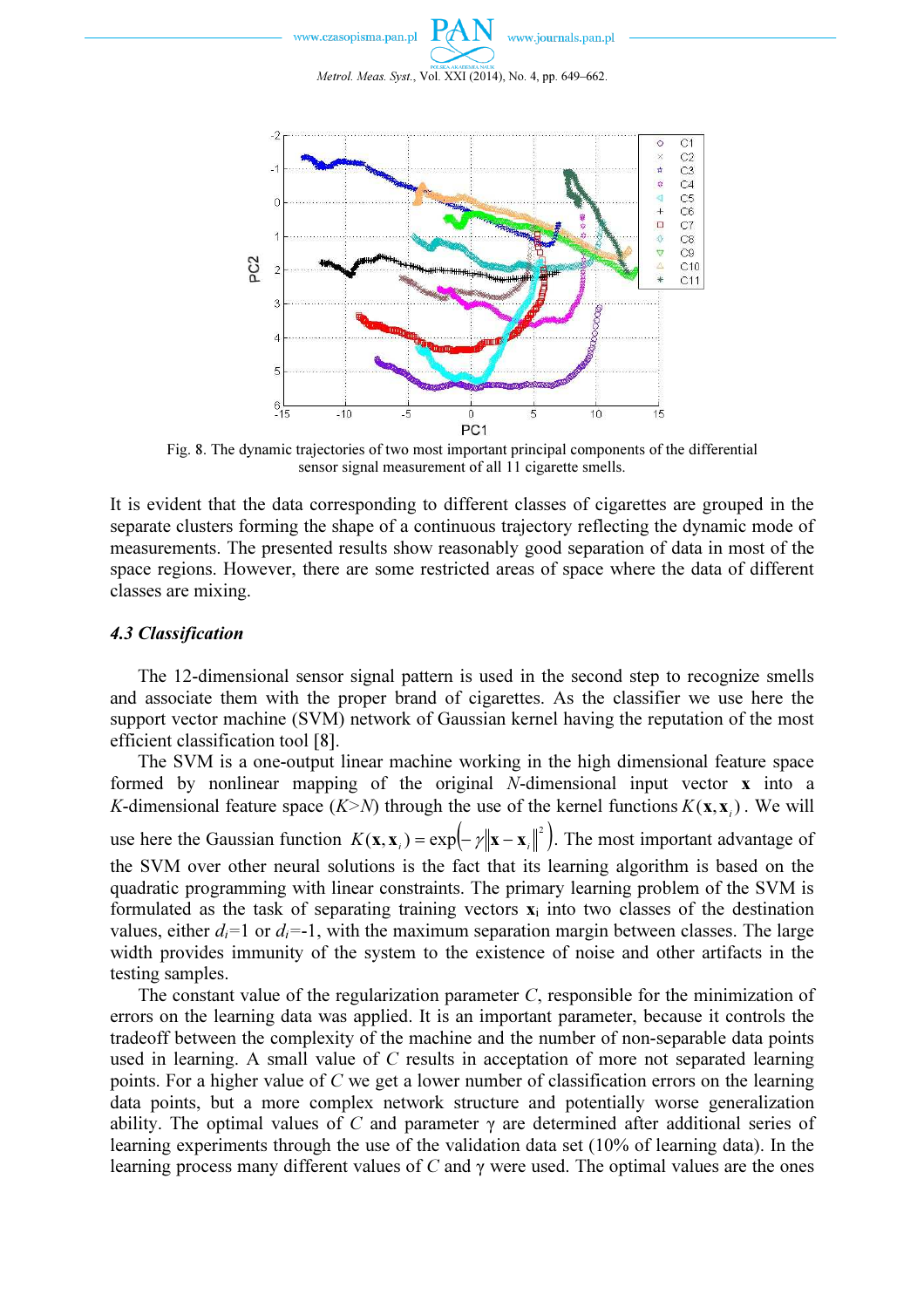for which the classification error on the validation data set is the smallest. In this way we have got  $\gamma$ =1 and C=1000.

In the case of many classes we use a strategy called "one against one" [8]. In this approach at M classes we train  $M(M-1)/2$  individual SVM networks to recognize among all combinations of two classes of data. Then the vector x belongs to the class of the highest number of winnings in all combinations of 2-class SVM networks. For  $M=11$  classes we have to train 55 SVM sub-networks.

The input vector **x** in our classification problem was composed of the differential signals of the sensor arrays. Their values were normalized by dividing each column through the maximum absolute entry of this column. In the case of 12 sensors applied in the measurement the size of input vector x is also 12. The destination vector d associated with the input vector represents the class to which the appropriate data belongs. We recognized 11 classes of cigarettes, as is shown in Table 1.

The available data used in the experiments were composed of 200 patterns corresponding to each class (altogether 2200 data pairs). To obtain the most objective assessment of the developed classification system we have applied the cross-validation approach. The randomly selected data were split into 2 equal parts. One of them was used in learning and the second in testing. The procedure of learning and testing was repeated 50 times and each time the learning and testing parts were randomly chosen.

The testing error on the data not used in learning was calculated as their average in all 50 runs on the testing data. Its observed mean value was 0.30% at the standard deviation equal to 0.28%. This is a very good result, especially taking into account that all measurements have been obtained in the dynamic mode, without applying a lengthy baseline determination procedure.

| Class          | C1   | C2   | C3   | C4   | C5    | C <sub>6</sub> | C <sub>7</sub> | C8   | C9   | C10  | C11              |
|----------------|------|------|------|------|-------|----------------|----------------|------|------|------|------------------|
| C1             | 99.8 | 0.0  | 0.2  | 0.0  | 0.0   | 0.0            | 0.0            | 0.0  | 0.0  | 0.0  | 0.0              |
| C <sub>2</sub> | 0.0  | 99.3 | 0.1  | 0.0  | 0.0   | 0.0            | 0.4            | 0.0  | 0.2  | 0.0  | 0.0              |
| C <sub>3</sub> | 0.1  | 0.0  | 99.8 | 0.0  | 0.0   | 0.0            | 0.0            | 0.0  | 0.0  | 0.1  | 0.0              |
| C <sub>4</sub> | 0.0  | 0.0  | 0.2  | 99.2 | 0.0   | 0.0            | 0.0            | 0.6  | 0.0  | 0.0  | 0.0              |
| C <sub>5</sub> | 0.0  | 0.0  | 0.0  | 0.0  | 100.0 | 0.0            | 0.0            | 0.0  | 0.0  | 0.0  | 0.0              |
| C6             | 0.0  | 0.0  | 0.0  | 0.0  | 0.0   | 100.0          | 0.0            | 0.0  | 0.0  | 0.0  | 0.0              |
| C <sub>7</sub> | 0.0  | 0.5  | 0.0  | 0.0  | 0.0   | 0.0            | 99.5           | 0.0  | 0.0  | 0.0  | 0.0              |
| C8             | 0.0  | 0.0  | 0.1  | 0.2  | 0.0   | 0.0            | 0.0            | 99.5 | 0.0  | 0.0  | 0.2 <sub>1</sub> |
| C9             | 0.1  | 0.0  | 0.1  | 0.0  | 0.0   | 0.0            | 0.0            | 0.0  | 99.8 | 0.0  | 0.0              |
| C10            | 0.0  | 0.0  | 0.0  | 0.0  | 0.0   | 0.0            | 0.0            | 0.0  | 0.0  | 99.9 | 0.1              |
| C11            | 0.0  | 0.0  | 0.0  | 0.0  | 0.0   | 0.0            | 0.0            | 0.0  | 0.0  | 0.1  | 99.9             |

Table 2. The confusion matrix at recognition of 11 classes of cigarettes in the 10-fold cross-validation mode.

Table 2 presents the confusion matrix obtained in 50 cross-validation experiments. It is represented in the relative terms. The diagonal entries represent the percentage of properly recognized classes of cigarettes. Each entry outside the diagonal means the relative error. The entry in the  $(i,j)$ -th position of the matrix means the false assignment of *i*-th class to the *j*-th one.

From the analysis of this matrix it is evident that the nonzero values of the outside diagonal terms are very scarce. There is only a limited number of misclassifications indicated by the nonzero elements outside the diagonal. Classes C5 and C6 have been recognized perfectly in all runs. The highest percentage of misclassifications have been observed for class C4, but even in this case the relative mean error was equal only 0.8%. The confusion matrix confirms that practically all classes have been recognized with the acceptable accuracy. An interesting fact is that the most often confused classes are C4 and C8. Both cigarette brands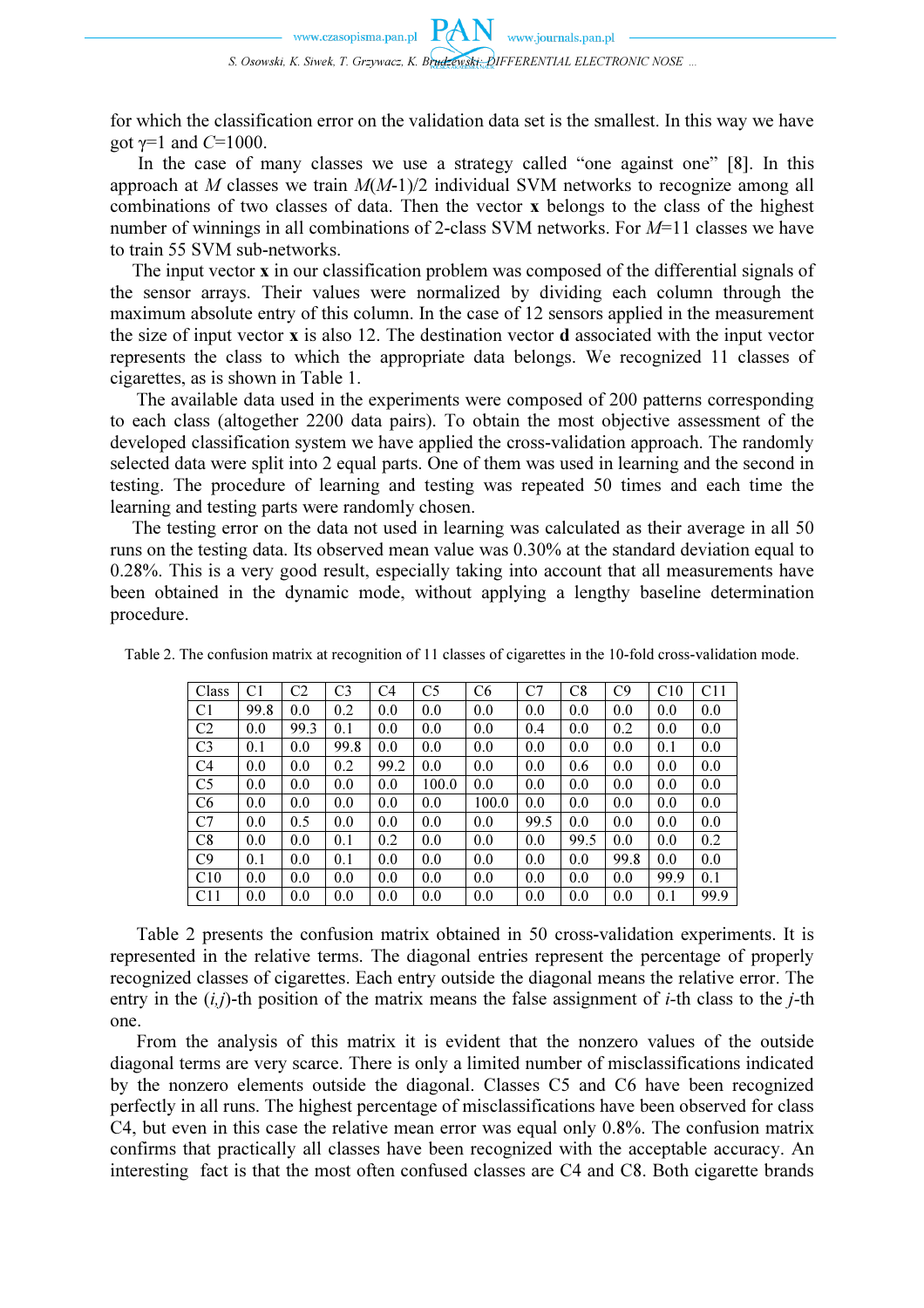

are produced in Ukraine and it is quite probable that their producers used similar tobacco sources.

The next experiments with the learned system have been conducted on the data registered in the new runs of the system at slightly different conditions (the ambient temperature changing from  $20^{\circ}$ C to  $24^{\circ}$ C and humidity changing from  $30\%$  to  $40\%$ ). These experiments have been done on different days. Each day new samples of the measured materials have been supplied. We have noted slightly different sensor signals (the average relative difference in 200 samples was below 15%). The system trained on the original data set was tested on the newly acquired data. The average results of 5 different measurements in the form of the confusion matrix are presented in Table 3. The total relative recognition error was equal to 4.09%.

| Class           | C1   | C2   | C <sub>3</sub> | C <sub>4</sub> | C <sub>5</sub> | C <sub>6</sub> | C <sub>7</sub> | C8   | C9   | C10  | C11  |
|-----------------|------|------|----------------|----------------|----------------|----------------|----------------|------|------|------|------|
| C1              | 98.6 | 0.0  | 0.6            | 0.0            | 0.0            | 0.1            | 0.8            | 0.0  | 0.0  | 0.0  | 0.0  |
| C <sub>2</sub>  | 0.1  | 93.4 | 0.5            | 1.0            | 0.1            | 0.4            | 1.3            | 2.7  | 0.5  | 0.1  | 0.0  |
| C <sub>3</sub>  | 0.0  | 0.0  | 96.6           | 0.0            | 0.0            | 0.1            | 0.0            | 1.3  | 0.9  | 0.9  | 0.2  |
| C4              | 0.4  | 0.8  | 0.5            | 94.8           | 0.0            | 0.1            | 0.1            | 2.6  | 0.1  | 0.3  | 0.4  |
| C <sub>5</sub>  | 0.1  | 0.0  | 0.1            | 0.0            | 97.0           | 2.7            | 0.1            | 0.0  | 0.0  | 0.0  | 0.0  |
| C <sub>6</sub>  | 0.1  | 0.0  | 0.1            | 0.0            | 3.8            | 95.8           | 0.1            | 0.0  | 0.0  | 0.0  | 0.0  |
| C7              | 0.7  | 0.5  | 0.2            | 0.0            | 0.1            | 0.7            | 97.7           | 0.0  | 0.1  | 0.0  | 0.0  |
| C8              | 0.1  | 2.3  | 1.0            | 1.6            | 0.0            | 0.1            | 0.1            | 93.3 | 0.4  | 0.4  | 0.6  |
| C <sub>9</sub>  | 0.2  | 0.0  | 0.8            | 0.0            | 0.0            | 0.0            | 0.1            | 0.1  | 95.6 | 3.1  | 0.0  |
| C10             | 0.1  | 0.0  | 0.8            | 0.0            | 0.0            | 0.0            | 0.0            | 0.1  | 2.8  | 95.2 | 1.0  |
| C <sub>11</sub> | 0.3  | 0.0  | 0.7            | 0.0            | 0.0            | 0.1            | 0.0            | 0.5  | 0.1  | 1.2  | 97.1 |

Table 3. The results of testing the system on the newly acquired data.

This time the highest misclassifications happened in recognition between C9 and C10 classes of cigarettes. They represent the same brand Viceroy Blue produced in two different countries. The lowest accuracy was observed in recognition of the classes C2 (93.4%) and C8 (93.3%). The misclassifications for these two classes were distributed among all other classes.

Another point that should be taken into account is the noise, which is inevitable in the automatic acquisition of data. Its source lays in independent changes of parameters of the sensors resulting from changing the environmental conditions. We have performed the additional numerical experiments by corrupting the measured data using the random noise. Similarly to the results of [9] we have found our SVM recognition system relatively noiseresistant.

## 5. Conclusions

The analysis of the performance of the differential electronic nose in the dynamic mode of measurements has been studied in the paper. Application of sensors working in the differential mode increases the measurement system sensitivity and makes it less susceptible to the change of the environmental conditions, because these changes in the differential signal are to some degree compensated. Moreover, we avoid a lengthy procedure of the baseline determination which makes the system suitable for on-line measurement applications.

The other benefits of using it are essential in the dynamically changing environmental conditions. The classical mode of operation needs baseline estimation in the actual conditions, which makes it impossible in on-line measurements. The differential nose has no such restrictions. We have proved its advantage over the classical arrangement of sensors at the temperature changing quickly in the process of measurement.